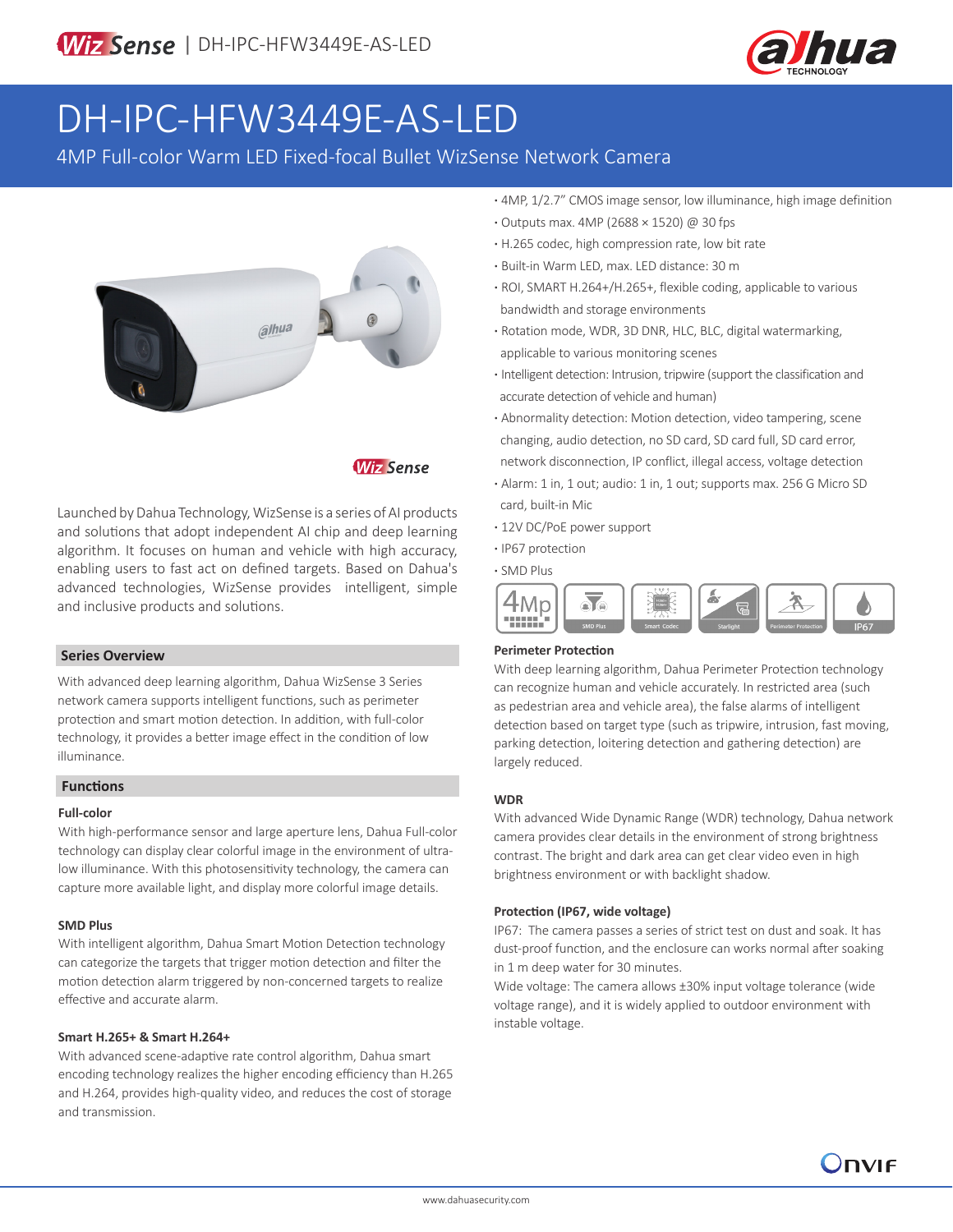# Wiz Sense | DH-IPC-HFW3449E-AS-LED

### **Technical Specification**

| Camera                          |                   |                                                                                                                |                      |                     |                                         |
|---------------------------------|-------------------|----------------------------------------------------------------------------------------------------------------|----------------------|---------------------|-----------------------------------------|
| Image Sensor                    |                   | 1/2.7"4Megapixel progressive CMOS                                                                              |                      |                     |                                         |
| Max. Resolution                 |                   | 2688 (H) ×1520 (V)                                                                                             |                      |                     |                                         |
| <b>ROM</b>                      |                   | <b>128 MB</b>                                                                                                  |                      |                     |                                         |
| <b>RAM</b>                      |                   | 512 MB                                                                                                         |                      |                     |                                         |
| <b>Scanning System</b>          |                   | Progressive                                                                                                    |                      |                     |                                         |
| <b>Electronic Shutter Speed</b> |                   | Auto/Manual 1/3 s-1/100, 000 s                                                                                 |                      |                     |                                         |
| Min. Illumination               |                   | 0.003 Lux @ F1.0                                                                                               |                      |                     |                                         |
| S/N Ratio                       |                   | > 56 dB                                                                                                        |                      |                     |                                         |
| <b>Illumination Distance</b>    |                   | 30 m (98.4 ft)                                                                                                 |                      |                     |                                         |
| Illuminator On/Off Control      |                   | Auto/Manual                                                                                                    |                      |                     |                                         |
| <b>Illuminator Number</b>       |                   | 1 (warm LED)                                                                                                   |                      |                     |                                         |
| Pan/Tilt/Rotation Range         |                   | Horizontal:0°-360°;Vertical:0°-90°;Rotation:0°-360°                                                            |                      |                     |                                         |
| Lens                            |                   |                                                                                                                |                      |                     |                                         |
| Lens Type                       |                   | Fixed-focal                                                                                                    |                      |                     |                                         |
| Mount Type                      |                   | M12                                                                                                            |                      |                     |                                         |
| Focal Length                    |                   | 2.8 mm; 3.6 mm                                                                                                 |                      |                     |                                         |
| Max. Aperture                   |                   | F1.0                                                                                                           |                      |                     |                                         |
| Field of View                   |                   | 2.8 mm: Horizontal 103° × vertical 53° × diagonal 122°<br>3.6 mm: Horizontal 80° x vertical 43° x diagonal 95° |                      |                     |                                         |
| Iris Type                       |                   | Fixed                                                                                                          |                      |                     |                                         |
| Close Focus Distance            |                   | 2.8 mm: 1.2 m (3.9 ft)<br>3.6 mm: 2.4 m (7.9 ft)                                                               |                      |                     |                                         |
| <b>DORI Distance</b>            | Lens              | Detect                                                                                                         | Observe              | Recognize           | Identify                                |
|                                 | 2.8 <sub>mm</sub> | 56.0 m<br>$(183.7 \text{ ft})$                                                                                 | 22.4 m<br>(73.5 ft)  | 11.2 m<br>(36.7 ft) | 5.6 <sub>m</sub><br>$(18.4 \text{ ft})$ |
|                                 | 3.6 <sub>mm</sub> | 80.0 m<br>(262.5 ft)                                                                                           | 32.0 m<br>(105.0 ft) | 16.0 m<br>(52.5 ft) | 8.0 m<br>(26.3 ft)                      |

### Professional, Intelligent

| Perimeter Protection     | Tripwire, intrusion (Recognition of vehicle and people)                                                                                                                             |  |  |
|--------------------------|-------------------------------------------------------------------------------------------------------------------------------------------------------------------------------------|--|--|
| Intelligent Search       | Work together with Smart NVR to perform refine<br>intelligent search, event extraction and merging to event<br>videos                                                               |  |  |
| Video                    |                                                                                                                                                                                     |  |  |
| Video Compression        | H.265; H.264; H.264H; H.264B; MJPEG(only supported by<br>the sub stream)                                                                                                            |  |  |
| Smart Codec              | Smart H.265+/ Smart H.264+                                                                                                                                                          |  |  |
| Video Frame Rate         | Main stream (2688 × 1520 @ 1-25/30 fps)<br>sub stream (704 x 576 @ 1-25/704 x 480 @ 1-30 fps)<br>third stream (1280 × 720 @ 1-25/30 fps)                                            |  |  |
| <b>Stream Capability</b> | 3 streams                                                                                                                                                                           |  |  |
| Resolution               | 4M (2688 × 1520); 3M (2304 × 1296); 1080p (1920 ×<br>1080); 1.3M (1280 × 960); 720p (1280 × 720); D1 (704<br>x 576/704 x 480); VGA (640 x 480); CIF (352 x 288/352<br>$\times$ 240) |  |  |
| <b>Bit Rate Control</b>  | CBR; VBR                                                                                                                                                                            |  |  |
| Video Bit Rate           | H.264: 3 kbps-8192 kbps<br>H.265: 3 kbps-8192 kbps                                                                                                                                  |  |  |

| Day/Night                 | Color/B/W                                                                                                                                                                                                                                                                                                            |  |
|---------------------------|----------------------------------------------------------------------------------------------------------------------------------------------------------------------------------------------------------------------------------------------------------------------------------------------------------------------|--|
| <b>BLC</b>                | Yes                                                                                                                                                                                                                                                                                                                  |  |
| <b>WDR</b>                | 120 dB                                                                                                                                                                                                                                                                                                               |  |
| White Balance             | Auto/natural/street lamp/outdoor/manual/regional<br>custom                                                                                                                                                                                                                                                           |  |
| Gain Control              | Auto/Manual                                                                                                                                                                                                                                                                                                          |  |
| <b>Noise Reduction</b>    | 3D DNR                                                                                                                                                                                                                                                                                                               |  |
| <b>Motion Detection</b>   | OFF/ON (4 areas, rectangular)                                                                                                                                                                                                                                                                                        |  |
| Region of Interest (RoI)  | Yes (4 areas)                                                                                                                                                                                                                                                                                                        |  |
| <b>Smart Illumination</b> | Yes                                                                                                                                                                                                                                                                                                                  |  |
| Image Rotation            | 0°/90°/180°/270° (Support 90°/270° with 1920 × 1080<br>resolution and lower.)                                                                                                                                                                                                                                        |  |
| Mirror                    | Yes                                                                                                                                                                                                                                                                                                                  |  |
| <b>Privacy Masking</b>    | 4 areas                                                                                                                                                                                                                                                                                                              |  |
| Audio                     |                                                                                                                                                                                                                                                                                                                      |  |
| <b>Built-in MIC</b>       | Yes                                                                                                                                                                                                                                                                                                                  |  |
| <b>Audio Compression</b>  | G.711a; G.711Mu; G726; AAC                                                                                                                                                                                                                                                                                           |  |
| Alarm                     |                                                                                                                                                                                                                                                                                                                      |  |
| Alarm Event               | No SD card; SD card full; SD card error; less service time<br>of SD card (smart card supports); network disconnection;<br>IP conflict; illegal access; voltage detection; security<br>exception; motion detection; video tampering; scene<br>changing; input abnormal; intensity change; tripwire;<br>intrusion; SMD |  |
| Network                   |                                                                                                                                                                                                                                                                                                                      |  |
| Network                   | RJ-45 (10/100 Base-T)                                                                                                                                                                                                                                                                                                |  |
| <b>SDK and API</b>        | Yes                                                                                                                                                                                                                                                                                                                  |  |
| Protocol                  | IPv4; IPv6; HTTP; HTTPS; TCP; UDP; ARP; RTP; RTSP;<br>RTCP; RTMP; SMTP; FTP; SFTP; DHCP; DNS; DDNS; QoS;<br>UPnP; NTP; Multicast; ICMP; IGMP; NFS; PPPoE; 802.1x;<br><b>SNMP</b>                                                                                                                                     |  |
| Interoperability          | ONVIF(Profile S/Profile G);CGI;P2P;Milestone;Genetec                                                                                                                                                                                                                                                                 |  |
| Scene self-adaptation     | Yes                                                                                                                                                                                                                                                                                                                  |  |
| User/Host                 | 20 (Total bandwidth: 64M.)                                                                                                                                                                                                                                                                                           |  |
| Storage                   | FTP; SFTP; Micro SD Card (support max. 256 G); Dahua<br>Cloud; NAS                                                                                                                                                                                                                                                   |  |
| <b>Browser</b>            | IE: IE8; IE9; IE11<br>Chrome<br>Firefox                                                                                                                                                                                                                                                                              |  |
| Management Software       | Smart PSS; DSS; DMSS                                                                                                                                                                                                                                                                                                 |  |
| Mobile Phone              | IOS; Android                                                                                                                                                                                                                                                                                                         |  |
| Certification             |                                                                                                                                                                                                                                                                                                                      |  |
|                           | CE-LVD: EN62368-1<br>CE-EMC: Electromagnetic Compatibility Directive                                                                                                                                                                                                                                                 |  |
| Certifications            | 2014/30/EU<br>FCC: 47 CFR FCC Part 15, Subpart B<br>UL/CUL: UL60950-1 CAN/CSA C22.2 No.60950-1-07                                                                                                                                                                                                                    |  |
| Port                      |                                                                                                                                                                                                                                                                                                                      |  |